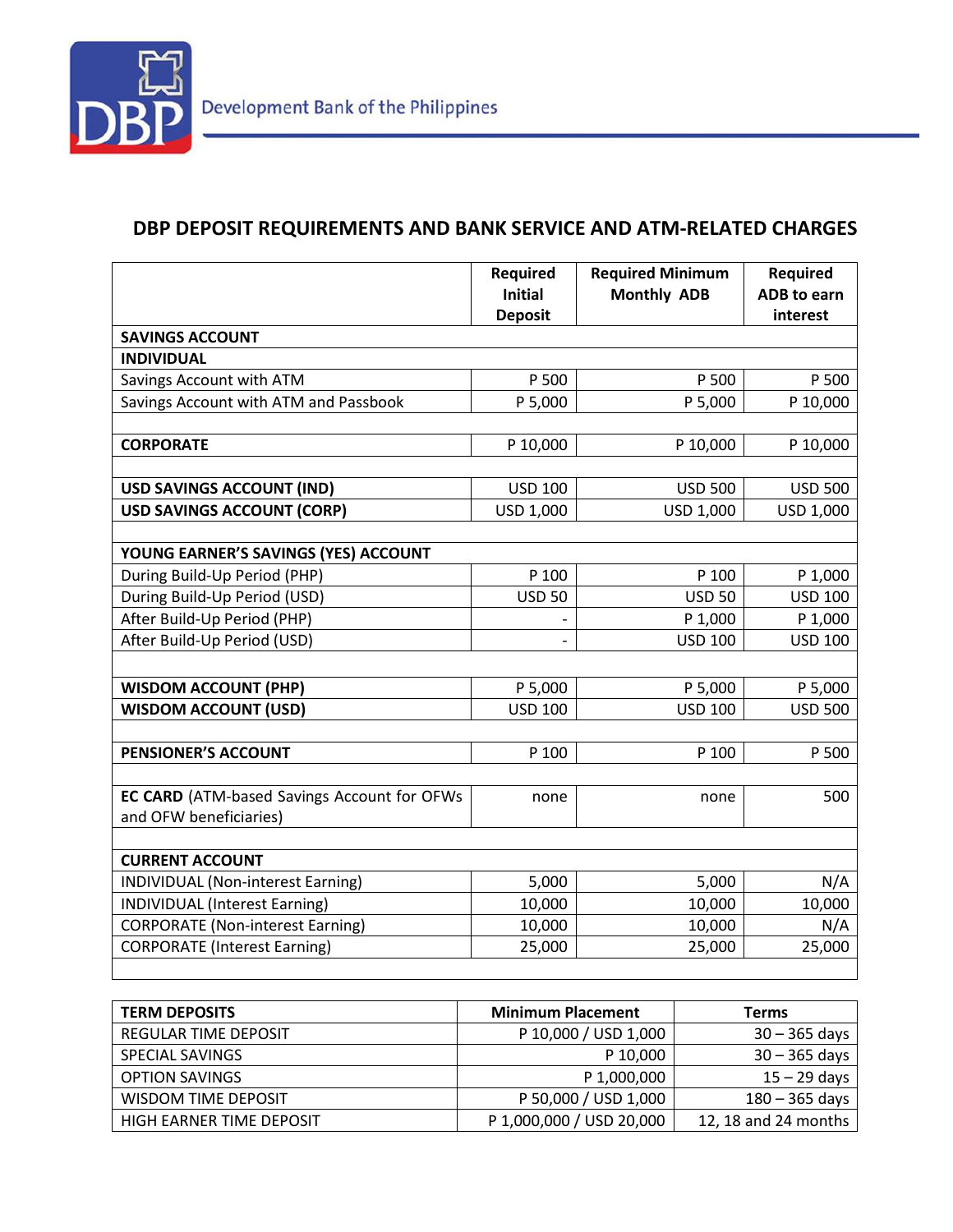**BANK FEES AND CHARGES**

| Monthly Service Charge for Falling Below Required           |                                     |                            |
|-------------------------------------------------------------|-------------------------------------|----------------------------|
| Minimum Monthly ADB for at least 2 consecutive              | Peso<br>Deposit                     | P 200                      |
| months                                                      | Account                             |                            |
|                                                             | Deposit<br>Dollar                   | USD <sub>5</sub>           |
|                                                             | Account                             |                            |
|                                                             |                                     |                            |
| <b>Monthly Dormancy Charge</b>                              |                                     |                            |
|                                                             | Peso                                | P 30                       |
| Will be imposed on a dormant deposit account five (5)       | Deposit                             |                            |
| years after the last activity provided the balance falls    | Account                             |                            |
| below the minimum monthly ADB.                              | Dollar<br>P                         | <b>USD</b><br>30<br>or the |
|                                                             | Deposit                             | equivalent using the       |
|                                                             | Account                             | <b>DBP Selling Rate</b>    |
|                                                             |                                     |                            |
| Fee for Closing Within Thirty (30) Days From Date of        |                                     |                            |
| Opening                                                     | Peso<br>Deposit                     | P 300                      |
|                                                             | Account                             |                            |
|                                                             | Deposit<br>Dollar                   | <b>USD 10</b>              |
|                                                             | Account                             |                            |
| <b>ATM Card Replacement</b>                                 |                                     |                            |
| <b>Debit Card</b>                                           | <b>ATM Card</b>                     | P 150 EMV                  |
|                                                             | Replacement                         |                            |
|                                                             | Debit Card                          | P 150 EMV                  |
|                                                             |                                     |                            |
| <b>Replacement of Lost Passbook</b>                         | Deposit<br>Peso                     | P 200                      |
|                                                             | Account                             |                            |
|                                                             | P 200 or USD 5<br>Deposit<br>Dollar |                            |
|                                                             | Account                             |                            |
| <b>Bank Certification</b>                                   |                                     |                            |
|                                                             | Deposit<br>Peso                     | P 100                      |
|                                                             | Account                             |                            |
|                                                             | Dollar<br>Deposit                   | P 100 or USD 2             |
|                                                             | Account                             |                            |
| <b>Statement Request</b>                                    |                                     |                            |
|                                                             | First 3 pages                       | P 100                      |
|                                                             |                                     |                            |
|                                                             | For every                           | P 20/page                  |
|                                                             | succeeding page                     |                            |
|                                                             |                                     |                            |
| Fee for lifting holding period on dollar notes deposit (for |                                     |                            |
| Cash Withdrawal)                                            | No.<br>of days<br>5 calendar days   |                            |
|                                                             | holding period                      |                            |
|                                                             | Fee for lifting                     | 1/4 of 1% of the           |
|                                                             | holding period                      | amount withdrawn           |
| <b>Manager's Check</b>                                      |                                     | P 53.00                    |
| <b>Counter Check</b>                                        |                                     | P 53.00                    |
|                                                             |                                     |                            |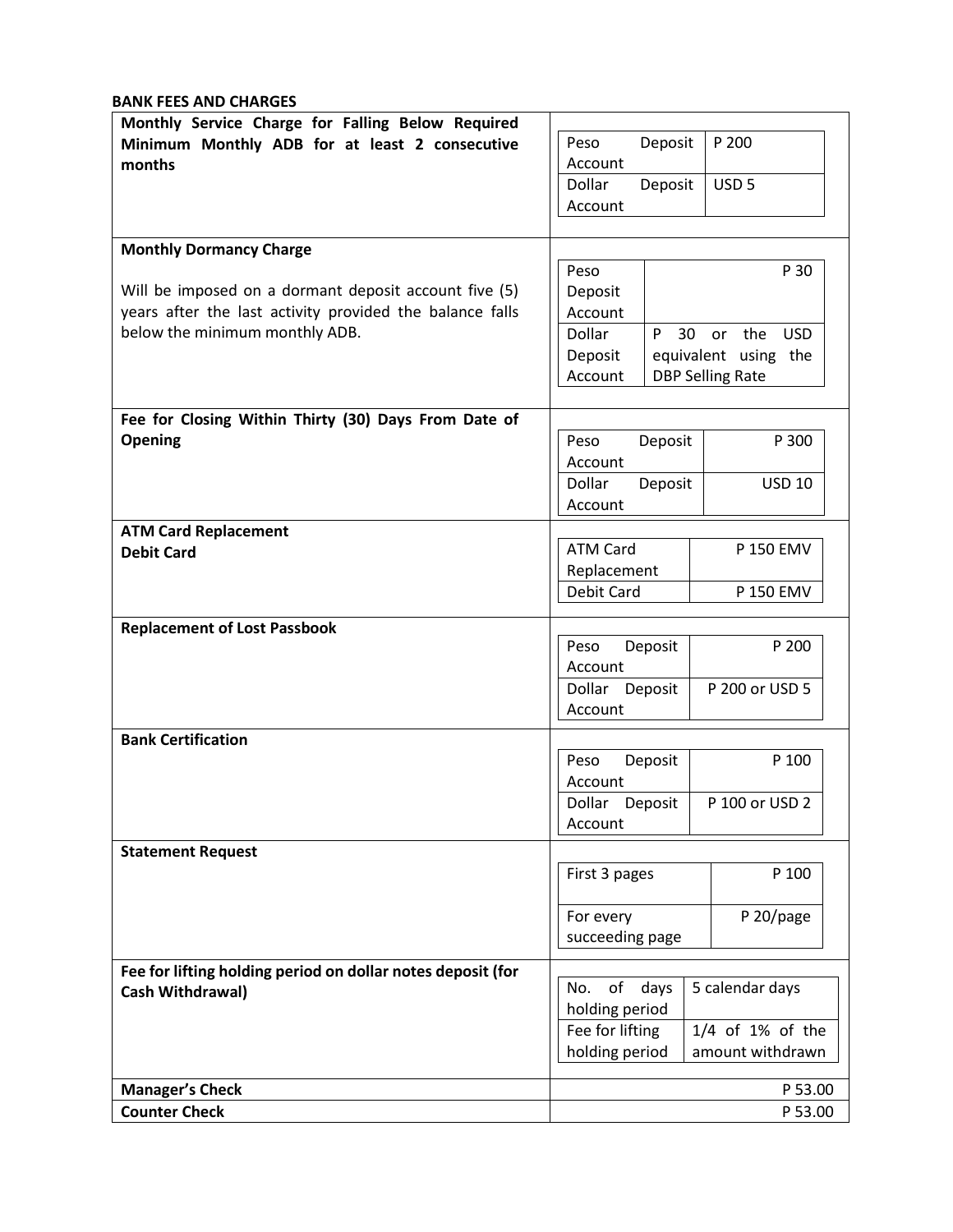| Fee for Special Clearing (per check)                                                                   |                                                                                                                                    | P 2,000        |
|--------------------------------------------------------------------------------------------------------|------------------------------------------------------------------------------------------------------------------------------------|----------------|
| <b>Cost of Checkbook</b>                                                                               | Personal<br>(50 pcs per booklet)<br>Commercial<br>(100 pcs per booklet)                                                            | P 285<br>P 510 |
|                                                                                                        | <b>MDS</b><br>(50 pcs per booklet)                                                                                                 | P 455          |
| Interbranch Deposit/ Withdrawal/<br>Encashment<br>(Inter-Regional: If mother branch is not within RMC) | Deposit: No Charge<br><b>Withdrawal and Encashment:</b><br>$\bullet$<br>P 50<br>≤ $P50,000$<br>P 50,000.01 to P499,999.99<br>P 100 |                |
|                                                                                                        | $\geq P$ 500,000                                                                                                                   | P 500          |
|                                                                                                        |                                                                                                                                    |                |
| <b>FOREIGN CHECK CLEARING</b>                                                                          |                                                                                                                                    |                |
| Foreign Check Clearing (Fees & Charges)                                                                | USD 10 per check                                                                                                                   |                |
| No. of Days Clearing                                                                                   | 25 calendar days                                                                                                                   |                |
| Remote Deposit Service (RDS) deposit correction                                                        | USD 8 per check                                                                                                                    |                |
| Return item                                                                                            | USD 11 per check                                                                                                                   |                |
| Return item notification                                                                               | USD 6 per check                                                                                                                    |                |

| <b>STOP PAYMENT ORDER (SPO)</b>                               |                                       |  |
|---------------------------------------------------------------|---------------------------------------|--|
| Application for SPO (per check)                               | P 100                                 |  |
| Stop Payment - Funded (if check is presented thru             | 2,000                                 |  |
| Clearing)                                                     |                                       |  |
|                                                               |                                       |  |
| Stop Payment - Unfunded (if check is presented thru Clearing) |                                       |  |
| - Service Charge for each returned check                      | 2,000                                 |  |
| - Penalty Charge                                              | P 200 per P40,000 or fraction thereof |  |
|                                                               | per check per day.                    |  |

| <b>TEMPORARY OVER DRAFT</b>           |                |                                       |  |
|---------------------------------------|----------------|---------------------------------------|--|
| Returned Dishonored Check (DAIF/DAUD) |                |                                       |  |
|                                       | Service Charge | P 2,000                               |  |
|                                       | Penalty Charge | P 200 per P40,000 or fraction thereof |  |
|                                       |                | per check per day.                    |  |

| <b>RETURNED ITEMS</b>             |  |  |
|-----------------------------------|--|--|
| Penalty Charges on Returned Items |  |  |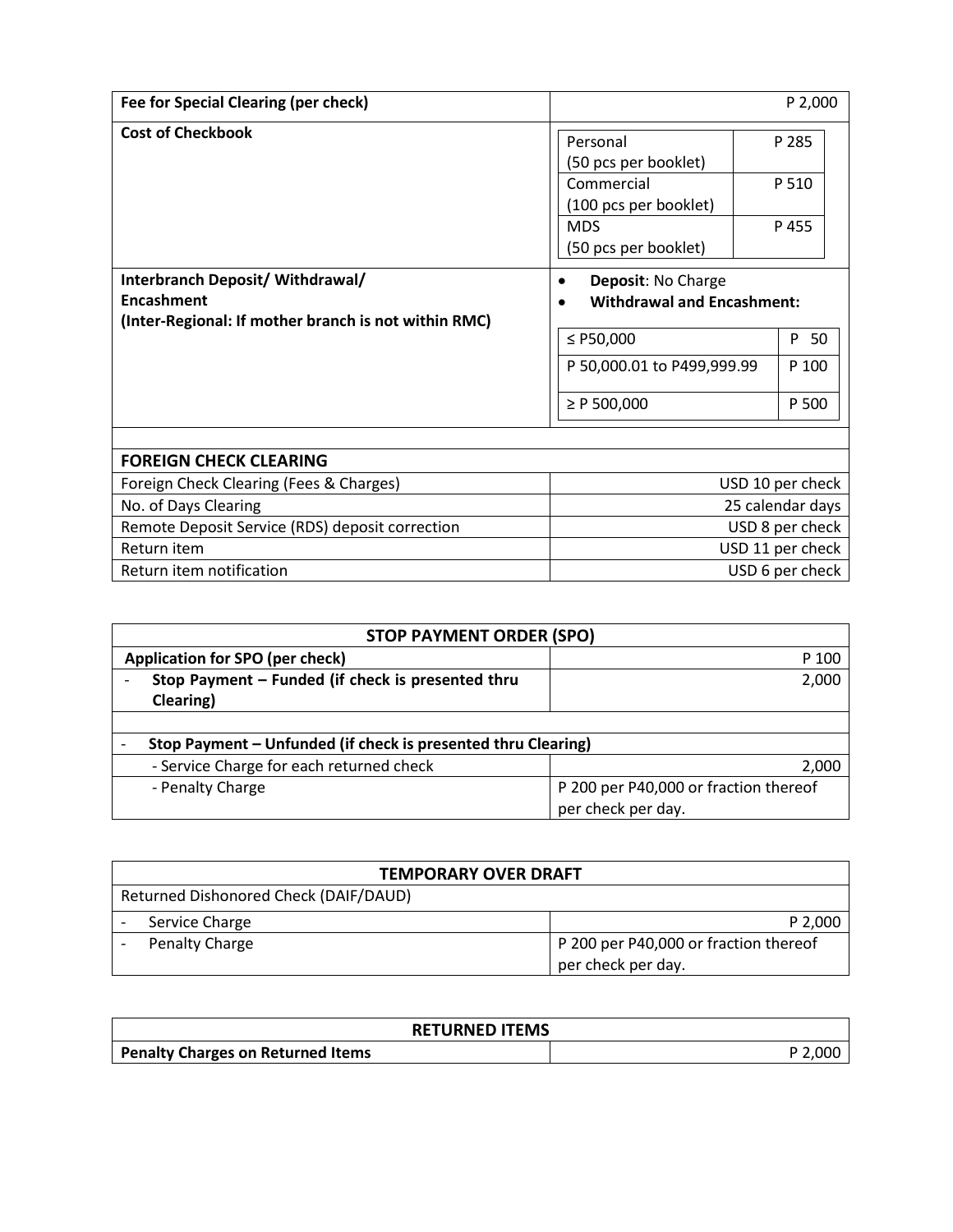| <b>DOMESTIC REMITTANCE</b>                                 |                                                                       |  |                   |
|------------------------------------------------------------|-----------------------------------------------------------------------|--|-------------------|
| - OUTWARD REMITTANCE                                       |                                                                       |  |                   |
| <b>REAL TIME GROSS SETTLEMENT (RTGS)</b>                   | Commission                                                            |  | P150              |
|                                                            |                                                                       |  |                   |
|                                                            | + PhilPaSS Fee                                                        |  |                   |
|                                                            | P 1.00 to 100.00                                                      |  |                   |
|                                                            | P 101.01 to 500,000.00                                                |  | P 5.00            |
|                                                            | P 500,000.01 to 1M                                                    |  | P 10.00           |
|                                                            |                                                                       |  | Trans.<br>Value x |
|                                                            | P1,000,000.01 to<br>39,999,999.99                                     |  | 0.00001           |
|                                                            | 40 M and above                                                        |  | 400.00            |
|                                                            |                                                                       |  |                   |
|                                                            |                                                                       |  |                   |
|                                                            | * Please see ANNEX A (schedule of                                     |  |                   |
|                                                            | charges)                                                              |  |                   |
| PesoNet/Instapay                                           | <b>OTC</b><br>a.                                                      |  | Fixed at P50.00   |
|                                                            | $h_{-}$<br>Electronic                                                 |  | Fixed at P10.00   |
|                                                            |                                                                       |  |                   |
| <b>PDDTS</b>                                               |                                                                       |  |                   |
| <b>Debit from Peso Account</b>                             |                                                                       |  |                   |
| Commission                                                 | Up to USD10k - Php500.00                                              |  |                   |
|                                                            | Above USD10k - Php1,000                                               |  |                   |
|                                                            |                                                                       |  |                   |
|                                                            | Doc. Stamps - Php0.60 for every Php200                                |  |                   |
|                                                            | and a fraction thereof                                                |  |                   |
| <b>Debit from USD Account</b>                              |                                                                       |  |                   |
| Commission                                                 | Up to USD10k - USD10.00                                               |  |                   |
|                                                            | Above USD10k - USD15.00                                               |  |                   |
|                                                            |                                                                       |  |                   |
|                                                            |                                                                       |  |                   |
| <b>QUICK CASH REMIT</b>                                    | P 100 regardless of amount                                            |  |                   |
| (Beneficiaries shall be encouraged to open an ATM          |                                                                       |  |                   |
| account where succeeding remittances shall be<br>credited) |                                                                       |  |                   |
| - Doc Stamp                                                | P 0.60 for every P 200                                                |  |                   |
|                                                            |                                                                       |  |                   |
| - INWARD REMITTANCE                                        |                                                                       |  |                   |
| PesoNet/Instapay                                           |                                                                       |  |                   |
|                                                            | Automated Returns - P100.00<br>Per PCHC Memo Circ No. 3497 dated Dec. |  |                   |
|                                                            | 17, 2018 effective May 2, 2019                                        |  |                   |
|                                                            |                                                                       |  |                   |
| - INWARD REMITTANCE                                        |                                                                       |  |                   |
|                                                            |                                                                       |  |                   |
| <b>PDDTS</b>                                               |                                                                       |  |                   |
| - For Credit to Peso Account                               |                                                                       |  |                   |
| SWIFT Cost (for tracers/inquiries)                         | P 50.00                                                               |  |                   |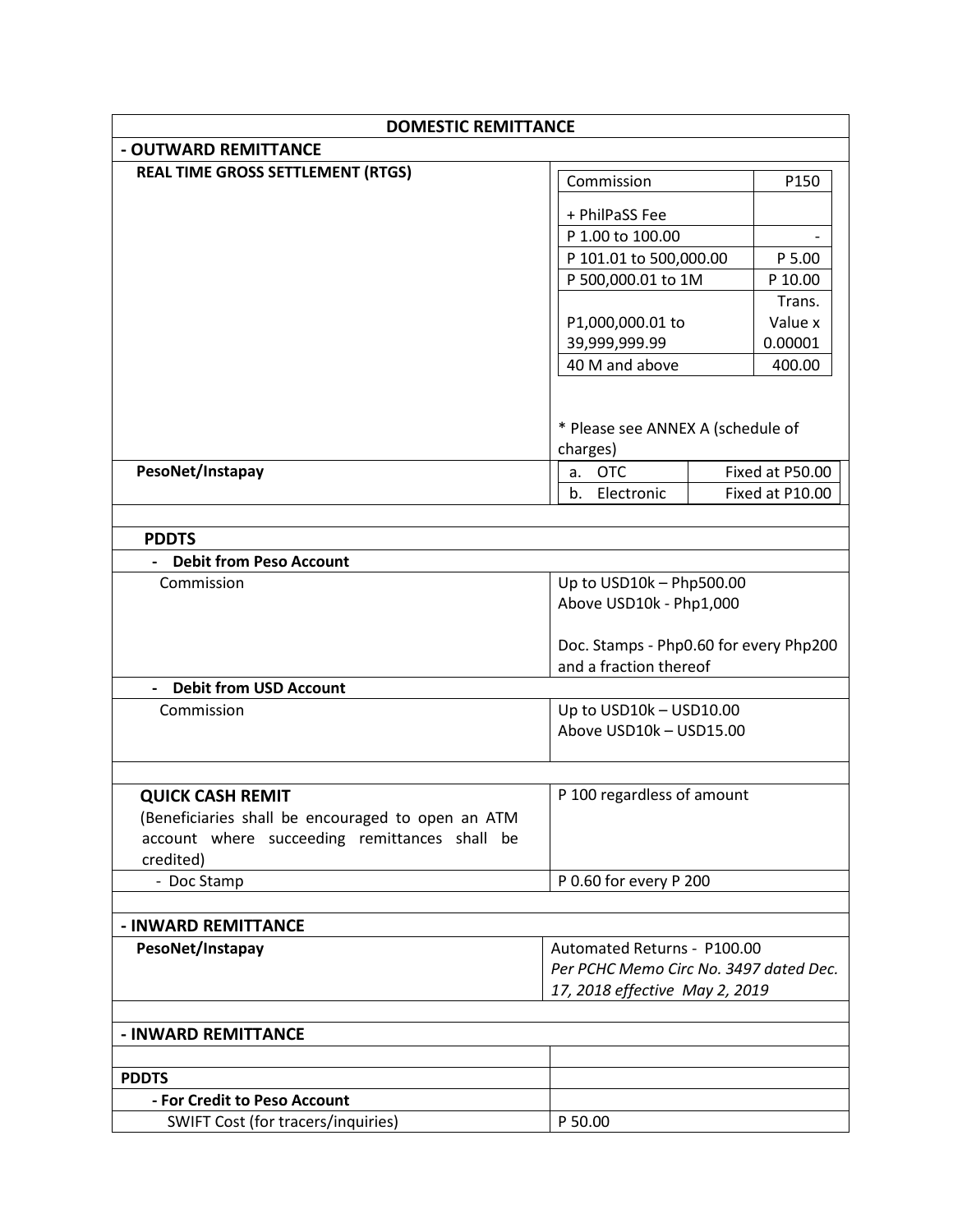| <b>Transfer Cost</b>               | P 50.00                               |
|------------------------------------|---------------------------------------|
| Doc Stamp                          | P 0.60 for every P 200 and a fraction |
|                                    | thereof                               |
| - For Credit to USD Account        |                                       |
| <b>Bank Commission</b>             | Fixed at USD 5.00                     |
| SWIFT Cost (for tracers/inquiries) | <b>USD 1.50</b>                       |
|                                    |                                       |

| <b>FOREIGN REMITTANCE</b>                        |                                          |  |
|--------------------------------------------------|------------------------------------------|--|
| - OUTWARD REMITTANCE                             |                                          |  |
| <b>SWIFT</b>                                     |                                          |  |
| Debit from Peso Account to USD and 3rd Currency  |                                          |  |
| Commission                                       | Up to USD10k - Php500.00                 |  |
|                                                  | Above USD10k - Php1,000                  |  |
| Doc Stamp Tax                                    | Php0.60 for every Php200 and a fraction  |  |
|                                                  | thereof                                  |  |
|                                                  | Swift Cost - USD1.50                     |  |
|                                                  |                                          |  |
| <b>Debit from USD Account</b>                    |                                          |  |
| Commission                                       | Up to USD10k - USD10.00                  |  |
|                                                  | Above USD10k - USD15.00                  |  |
| Swift Cost                                       | USD1.50                                  |  |
|                                                  |                                          |  |
| - INWARD REMITTANCE (For Remittance Department)  |                                          |  |
| <b>SWIFT</b>                                     |                                          |  |
| - For credit to Peso Account                     |                                          |  |
| SWIFT Cost (for tracers/inquiries)               | P50.00                                   |  |
| Doc Stamp                                        | P 0.60 for every P 200 and a fraction    |  |
|                                                  | thereof                                  |  |
| - For credit to USD Account                      |                                          |  |
| <b>Bank Commission</b>                           | Fixed at USD5.00                         |  |
| SWIFT Cost (for tracers/inquiries)               | USD1.50                                  |  |
|                                                  |                                          |  |
| <b>RTGS</b>                                      |                                          |  |
| <b>Transfer Cost</b>                             | P50.00                                   |  |
| Swift Cost (for tracers/inquiries)               | P50.00                                   |  |
|                                                  |                                          |  |
| <b>BANK DRAFT</b>                                |                                          |  |
| - Debit from Peso Account to USD or 3rd Currency |                                          |  |
| Commission                                       | P 1,000 or 1/8 of 1% whichever is higher |  |
| Cable                                            | P 50                                     |  |
| Reproduction                                     | P 10                                     |  |
| Doc Stamp                                        | P 0.60 for every P 200                   |  |
| - Debit from USD Account                         |                                          |  |
| Commission                                       | USD 20 or 1/8 of 1% whichever is higher  |  |
| Cable                                            | $P 50 \div$ reval rate                   |  |
| Reproduction                                     | $P 10 \div$ reval rate                   |  |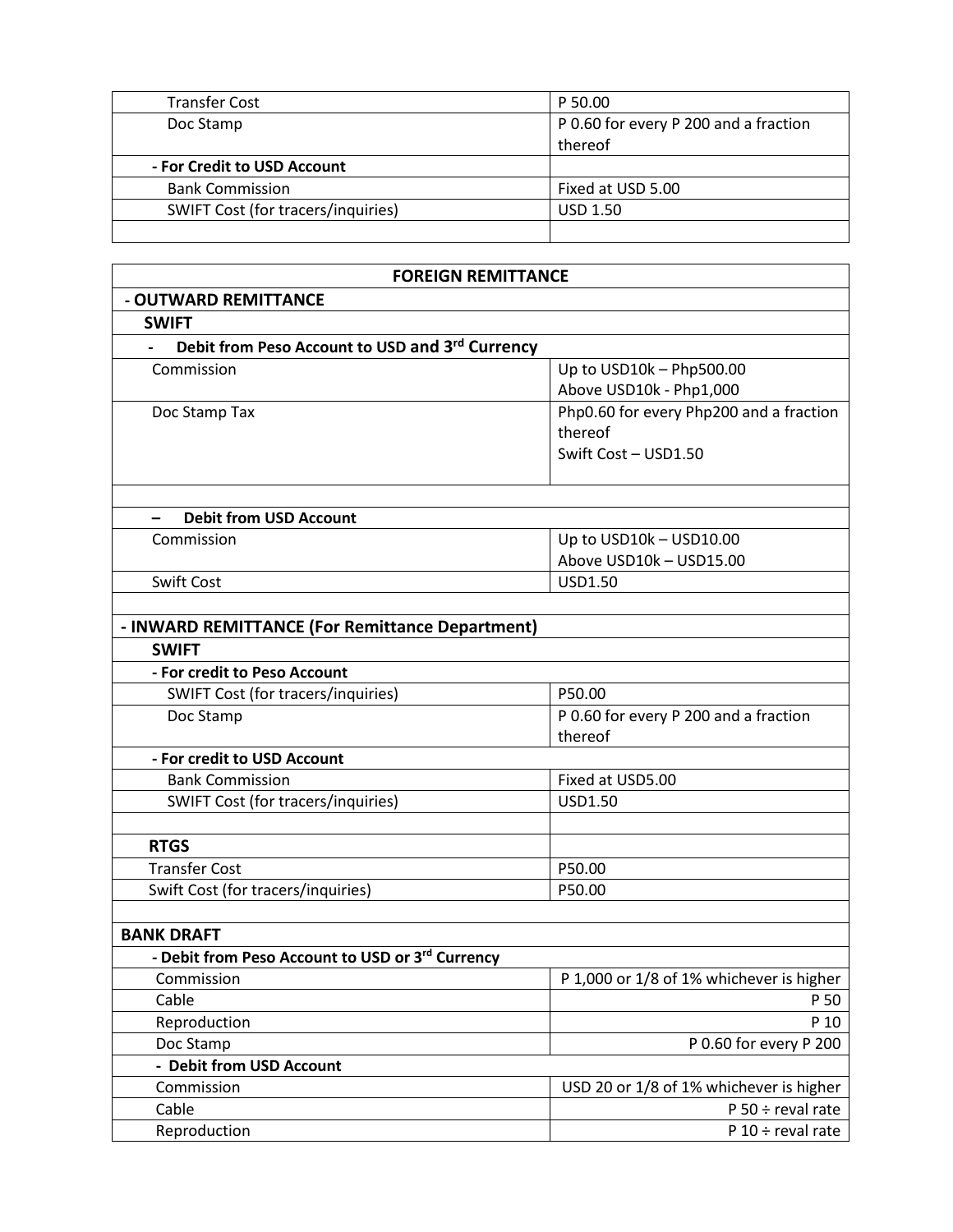| <b>TERM DEPOSITS</b>                                                                                                               |                                                                                                                                                                                                                                                                                                                                                                 |
|------------------------------------------------------------------------------------------------------------------------------------|-----------------------------------------------------------------------------------------------------------------------------------------------------------------------------------------------------------------------------------------------------------------------------------------------------------------------------------------------------------------|
| Documentary Stamp Tax on preterminated Term<br>Deposits (Regular Time Deposit, Wisdom, High<br>Earner, Option and Special Savings) | DST = Principal / P 200 x 1.50 x no. of<br>days (agreed term)/365                                                                                                                                                                                                                                                                                               |
| Pretermination penalty for interest rate of Peso Term<br>Deposits (Regular Time Deposit and Special Savings)                       | • 30 days and below - Regular savings<br>rate;<br>• Over 30 days but within the 1st half of<br>the term - 50% of the agreed rate;<br>• Over 30 days but within the 2nd half<br>of the term - 75% of the agreed rate<br>(For the 50% and 75% policy to apply, a<br>minimum holding period of 30 days is<br>required)                                             |
| Pretermination penalty for interest rate for Option<br>Savings                                                                     | <b>Regular Savings Rate</b>                                                                                                                                                                                                                                                                                                                                     |
| Pretermination penalty for interest rate for High<br><b>Earner Account</b>                                                         | <b>Regular Savings Rate</b><br>(excess interest received in advance will<br>be deducted from the Client's principal<br>upon pre-termination)                                                                                                                                                                                                                    |
| Pretermination penalty for interest rate for Wisdom<br><b>Time Deposit</b>                                                         | <b>Regular Savings Rate</b>                                                                                                                                                                                                                                                                                                                                     |
| Pretermination penalty for interest rate of Foreign<br><b>Currency Term Deposits (Regular Time Deposit)</b>                        | • If withdrawn within the first half of<br>the term - Twenty five percent (25%)<br>of the agreed rate<br>• If withdrawn after the first half of the<br>term - Fifty percent (50%) of the<br>agreed rate<br>(For the 25% and 50% policy to apply, a<br>minimum holding period of 7 days is<br>required. If withdrawn below 7 days, no<br>interest will be given) |

## **ATM-RELATED CHARGES**

| <b>Issuers Service Fee</b> |             |
|----------------------------|-------------|
| <b>Balance Inquiry</b>     | <b>ABFC</b> |
| Cash Withdrawal            | <b>ABFC</b> |
| <b>IBFT</b>                | P 25.00     |
| <b>Transaction Limits</b>  |             |
| ATM Cash Withdrawal        | P 20,000.00 |
| IBFT (On-Us and Off-Us)    | P 20,000.00 |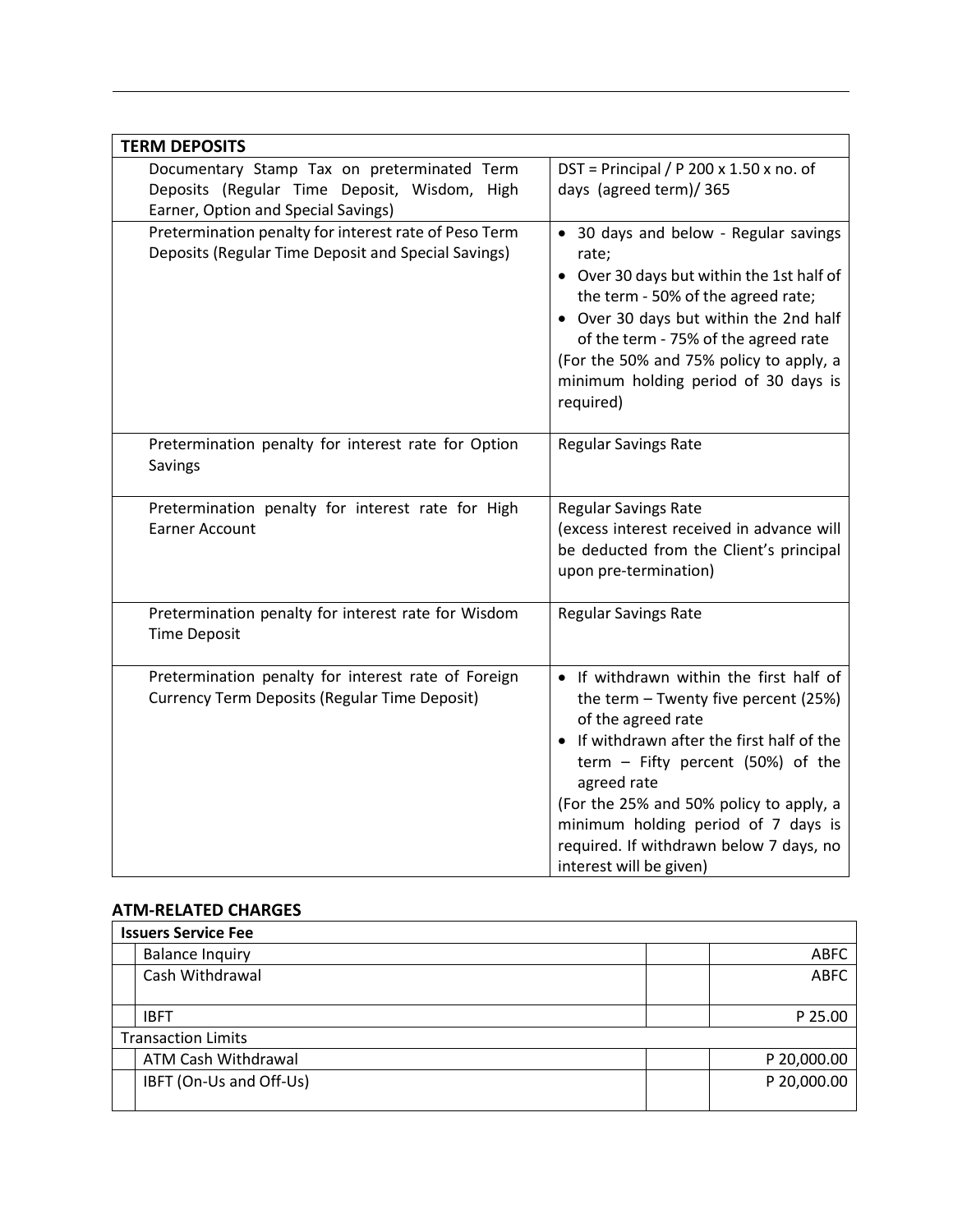| POS (Bancnet and VISA)    | P 20,000.00     |
|---------------------------|-----------------|
| E-commerce (Online)       | P 0.00          |
| <b>Bills Payment</b>      | <b>NO LIMIT</b> |
| <b>IBFT</b> as Transferee | P 100,000.00    |

## **APPLICABLE FINAL TAX ON INTEREST ON DEPOSITS**

|                                 |                     |                             | <b>INDIVIDUAL</b> | <b>CORPORATION</b>                 |                                        |                   |                           |                                        |  |
|---------------------------------|---------------------|-----------------------------|-------------------|------------------------------------|----------------------------------------|-------------------|---------------------------|----------------------------------------|--|
|                                 | <b>CITIZEN</b>      |                             |                   | <b>ALIEN</b>                       |                                        |                   |                           |                                        |  |
| <b>INTEREST INCOME</b>          |                     |                             |                   | Non-resident                       |                                        |                   | Foreign                   |                                        |  |
|                                 | Resident<br>Citizen | Non-<br>Resident<br>Citizen | Resident<br>Alien | Engaged in<br>trade or<br>business | Not engaged<br>in trade or<br>business | Domestic<br>Corp. | Resident<br>foreign corp. | Non-resident<br>foreign<br>corp.(NRFC) |  |
| <b>Local Currency Deposit</b>   |                     |                             |                   |                                    |                                        |                   |                           |                                        |  |
| Short term interest or yield    | 20%                 | 20%                         | 20%               | 20%                                | 25%                                    | 20%               | 20%                       | 25%                                    |  |
| Long term interest or yield     | Exempt              | Exempt                      | Exempt            | Exempt                             | 25%                                    | 20%               | 20%                       | 25%                                    |  |
| Pre-termination interest rate   |                     |                             |                   |                                    |                                        |                   |                           |                                        |  |
| Less than 3 years               | 20%                 | 20%                         | 20%               | 20%                                | 25%                                    | 20%               | 20%                       | 25%                                    |  |
| 3 to less than 4 years          | 12%                 | 12%                         | 12%               | 12%                                | 25%                                    | 20%               | 20%                       | 25%                                    |  |
| 4 to less than 5 years          | 5%                  | 5%                          | 5%                | 5%                                 | 25%                                    | 20%               | 20%                       | 25%                                    |  |
| <b>Foreign Currency Deposit</b> |                     |                             |                   |                                    |                                        |                   |                           |                                        |  |
| Interest income from FCDUs/OBU  |                     |                             |                   |                                    |                                        |                   |                           |                                        |  |
| depository banks                | 15%                 | Exempt                      | 15%               | Exempt                             | Exempt                                 | 15%               | 15%                       | Exempt                                 |  |

If a tax treaty exists between the Philippines and the country of residence of the non-resident payee (NRA NETB and NRFC), the provisions of the tax treaty shall be applied subject to the requisite of filing for a tax treaty benefit provided by the BIR.

| Withdrawal from Decedent's Deposit Account | 6% |
|--------------------------------------------|----|
|--------------------------------------------|----|